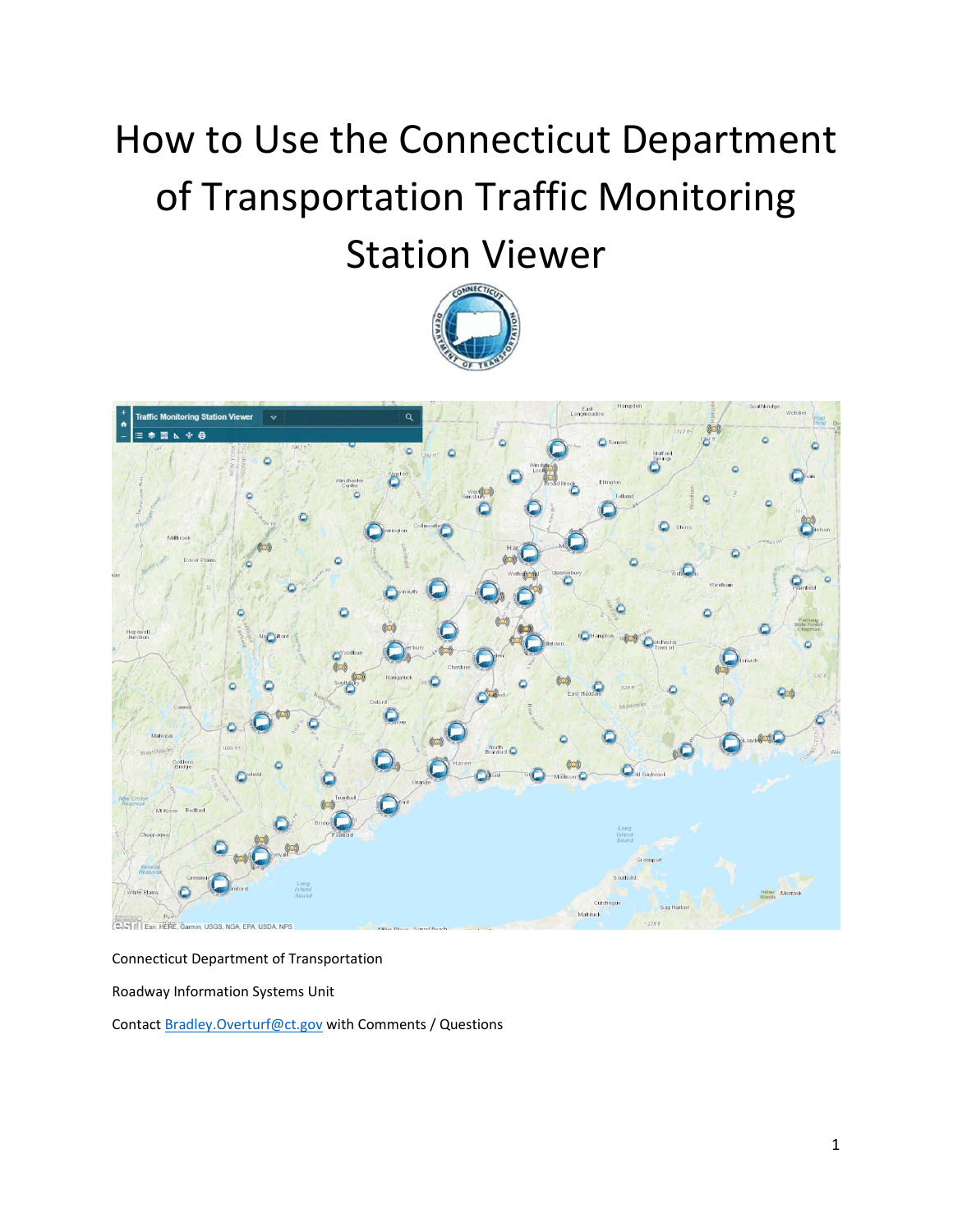**The Traffic Monitoring Station Viewer consists of the following data layers:**

| Lavers $\blacksquare$          | <b>Traffic Monitoring Station Viewer</b><br>Q<br>$\triangledown$ |
|--------------------------------|------------------------------------------------------------------|
|                                | 少員<br>四照<br>œ                                                    |
| Traffic Monitoring Stations    | <b>Short-Term Traffic Monitoring Stations</b>                    |
| Continuous Count Stations      | <b>Continuous Count Stations with Current Count</b>              |
| AADT-Combined Counts           | AADTs & Directional AADTs on Expressways                         |
| <b>AADT-Directional Counts</b> |                                                                  |

**AADTs are average daily traffic counts that are annualized using seasonal and vehicle axle‐based factors.**

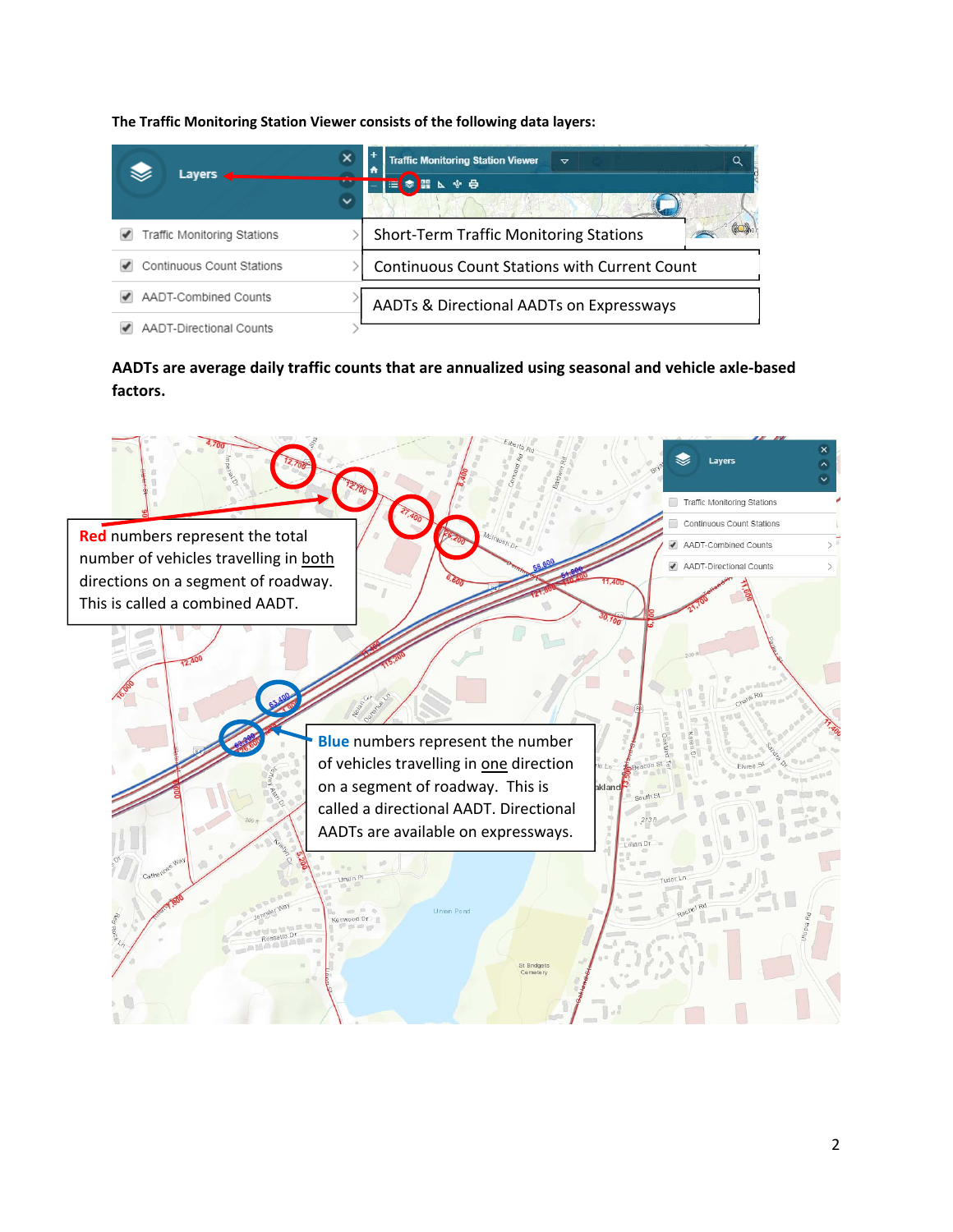**Short‐term Traffic Monitoring Stations** are locations where 24 or 48‐hour traffic counts are collected by CTDOT periodically. Station information is available by clicking on the DOT logo after



historical hourly volume and classification‐binned data. Classification is not available for all stations.

## **About the Hourly Data**

## **Volume:**

|                                                                 | Combined<br>East<br>Status:                                      | West      |                       | <b>Choose Direction or Combined</b> |                 |                      |  |  |  |
|-----------------------------------------------------------------|------------------------------------------------------------------|-----------|-----------------------|-------------------------------------|-----------------|----------------------|--|--|--|
|                                                                 | GLAS-087 - Combined                                              |           |                       | Route 160 - 6.59 mi                 |                 | West of Tryon Street |  |  |  |
|                                                                 |                                                                  |           |                       |                                     |                 |                      |  |  |  |
|                                                                 | TownGlastonbury                                                  |           |                       | $09-0ct$<br>Tue                     | $10-0ct$<br>Wed | $11-0ct$<br>Thu      |  |  |  |
|                                                                 | Location 41.66394985. - 72.6170883                               |           | 12:00am               |                                     | 8               | 3                    |  |  |  |
|                                                                 |                                                                  |           | 01:00am               |                                     | n               | o                    |  |  |  |
|                                                                 | A.K.A                                                            | 2087 5087 | 02:00am               |                                     | n               | o                    |  |  |  |
|                                                                 | 2015-Maior Collector 52015-Urban                                 |           | 03:00am               |                                     | Λ               | o                    |  |  |  |
|                                                                 | HPMS Section ID                                                  |           | 04:00am               |                                     |                 | $\overline{2}$       |  |  |  |
|                                                                 | Start Report09-Oct-2018 08:00AM<br>End Report11-Oct-2018 08:00AM | 05:00am   |                       | 5                                   | б               |                      |  |  |  |
|                                                                 | Axle Correction FactorNone                                       |           | 06:                   |                                     |                 |                      |  |  |  |
|                                                                 | Annualized ADT500                                                |           |                       | Annualized ADT or AADT              |                 |                      |  |  |  |
|                                                                 | 24-Hour Count 477 * G4(0.93) =                                   | 443.6     | 08:                   |                                     |                 |                      |  |  |  |
|                                                                 | Day $1, \ldots, \ldots, + 563 * G4(0.93)$                        | 967.2     | 09:00am<br>10:00am    | 22                                  | 30              |                      |  |  |  |
|                                                                 | UnRounded AADT 967.2 /                                           | 483.6     |                       | 34                                  | 49              |                      |  |  |  |
| 2018 Tue 09-Oct -this report-500<br>OK.                         |                                                                  |           | 11:00am               | 32                                  | 69              |                      |  |  |  |
|                                                                 | OK.<br>2015 Wed 09-Sep 450<br>2012AMon 30-Apr 350<br>OK.         |           | 12:00pm               | 44                                  | 50              |                      |  |  |  |
|                                                                 |                                                                  |           | $01:00$ pm<br>02:00pm | 44<br>45                            | 47<br>39        | Peak Hour in Yellow  |  |  |  |
| 2009 Thu 24-Sep 450<br><b>REV</b><br>2006 Mon 03-Apr 300<br>OK. |                                                                  |           | 03:00pm               | 47                                  | 44              |                      |  |  |  |
|                                                                 |                                                                  |           | $04:00$ pm            | 54                                  | 62              |                      |  |  |  |
|                                                                 |                                                                  |           | 05:00pm               | 46                                  | 45              |                      |  |  |  |
|                                                                 |                                                                  |           | 06:00pm               | 34                                  | 38              |                      |  |  |  |
|                                                                 | History (click on                                                |           | $07:00$ pm            | 5                                   |                 |                      |  |  |  |
|                                                                 |                                                                  |           | 08:00pm               | 4                                   | 2               |                      |  |  |  |
|                                                                 | any year for hourly                                              |           | 09:00pm               | 3                                   |                 |                      |  |  |  |
|                                                                 |                                                                  |           | 10:00pm               | $\Omega$                            | 1               |                      |  |  |  |
|                                                                 | information)                                                     |           | 11:00pm               | $\overline{2}$                      |                 |                      |  |  |  |
|                                                                 |                                                                  |           | Totals                | 435                                 | 563             | 41                   |  |  |  |